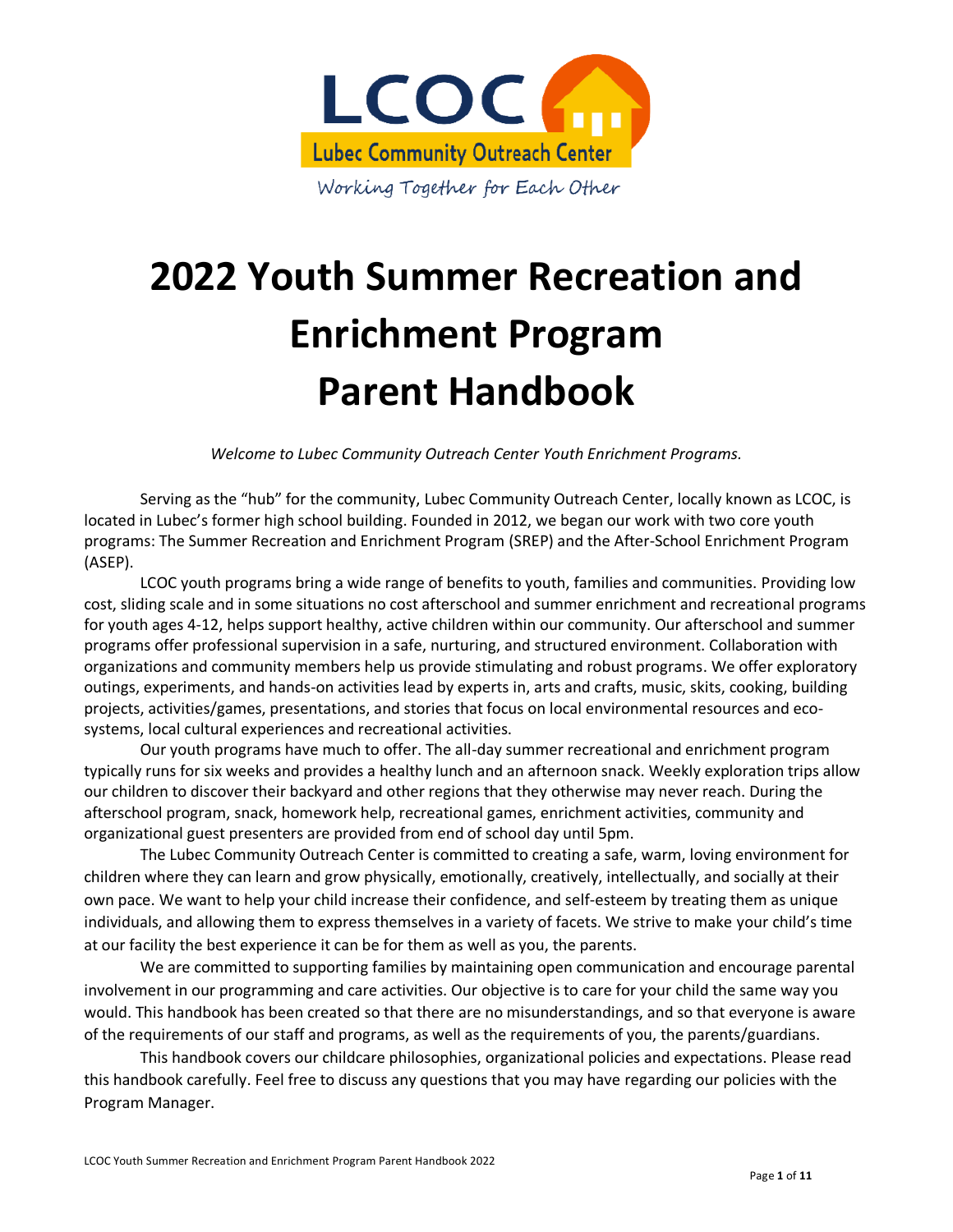#### **Summer Recreation and Enrichment Program**

8:00AM – 4:00PM Monday-Friday (Closed all Federal Holiday's)

#### Weekly registration fee

| MSAD19 Lubec School Enrolled Youth (enrolled in MSAD19 full school year 2021-2022)\$40 |  |
|----------------------------------------------------------------------------------------|--|
| Lubec Youth 12-month Resident (not enrolled in MSAD 19 full school year 2021-2022)\$50 |  |
|                                                                                        |  |
|                                                                                        |  |

\*Daily Drop-in Rate………………………………..……………………..\$24 per day per child

\*Due to program scheduling, activity cost, and DHHS staff/youth ratio licensing requirements, daily drop-in will require at least 24 hours' advance notice prior to drop-off day and is subject to approval. Rate may also increase due cost associated with daily activities/trips. Drop-in rates do not qualify for scholarships or sliding scale fee.

#### *Road to Success MSAD19 Youth Program*

In partnership with Lubec Elementary we offer The Road to Success as part of our summer enrichment program Monday, Wednesday, Friday 8:00AM-11:30AM (Closed all Federal Holiday's) MSAD19 Lubec School Enrolled Youth (enrolled in MSAD19 full school year 2021-2022)…………………….. Free

Road to Success MSAD19 Youth Program is available to youth enrolled in MSAD19 Lubec Elementary School during the 2021-2022 school year. Due to DHHS staff/child ratio licensing requirements, youth are expected to attend the program regularly.

LCOC relies on generous contributions from Foundations, businesses and individuals that help us reduce actual cost of our youth programs. We understand that there are circumstances that may prohibit a family from being able to afford the registration cost. Below are programs and resources that you may be eligible to receive to help with registration fees. Please talk to the Program Manager if registration fees are a barrier for your family. **We can help!**

**Scholarships Full/Partial and Sliding Scale Fee**: Scholarships and sliding scale fee are based on family size and household income may be available. This is offered to any eligible child residing in Lubec, Trescott and Campobello Island. Parents interested in applying for a scholarship/sliding scale fee must submit three consecutive months of total household income for eligibility to be determined. Tax forms from the most current tax year may also be used if any of the house hold members are self-employed. Household income includes money earned by *any* household member living in the home and income made from natural resource harvesting industry (fishing, clamming, wrinkling, etc.)

**Child Care Subsidy Program (CCSP):** As a licensed facility, parents can apply for the Maine Child Care Subsidy Program for our youth programs. CCSP helps eligible families (including families where the adult(s) are retired and are the legal guardian of a child pay for child care. For more information, please go to the website at www. maine.gov/dhhs/ocfs/support-for-families/child-care/paying-for-child-care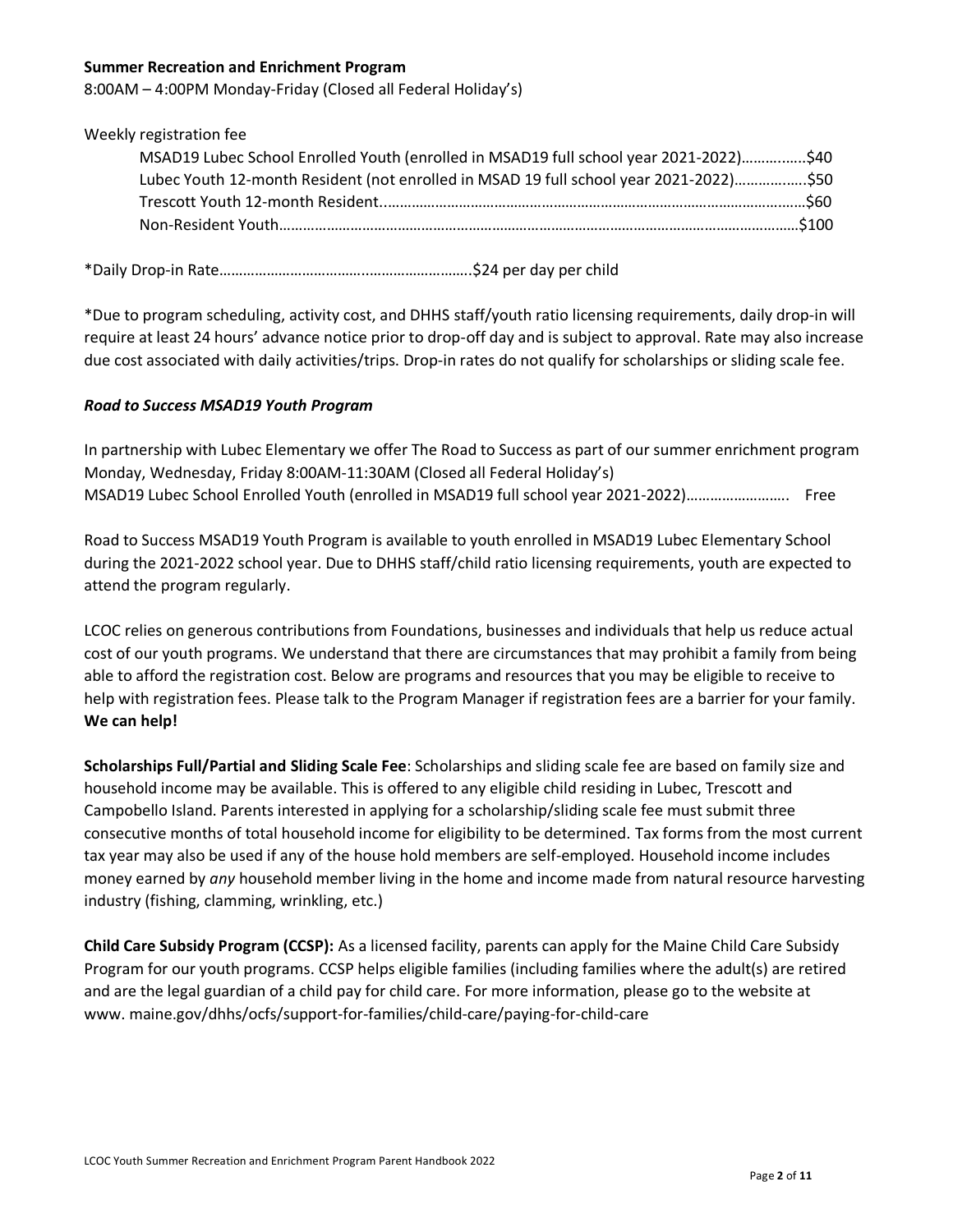# **Daily Schedule**

8:00 - Check in, review the day's activities 8:15 - Group Physical Activity or Self- Directed play 9:00 - Enrichment Presentation/Presenter 10:00 - Snack (provide by parent/guardian) 10:20 - STEM and/or Fine Art Activity 11:45 - Lunch (Provided LCOC TBD as of 5/26/22- searching for a cook) 12:15 - M/W/F Local Field Trip, Group Activity T/Th Swimming at UMM or Bussed Field Trip 2:15 - Snack (provide by LCOC) 2:30 - STEM and/or Fine Art Activity, Group Physical Activity, Outside play, 4:00 - Pick-up

# **Weekly Programming**

# (Programming subject to change)

**Week 1: The World of Pollinators:** Visit ponds/gardens *Presentations:* Hissing cockroaches, beehive observation, butterfly observations, *Activities:* Build beehive, view insects under microscopes, butterfly kits

**Week 2: The World of Water:** Ferry ride to Eastport, walk to beach *Presentations:* Seaweed identification,

lobster autopsy *Activities*: Sand & rock painting, rock hiding, driftwood collection for crafts

**Week 3: The World of Folklore** Visit Sandy Beach Cove & Quoddy Head to place fairy/toad homes *Presentations*: How to create a folklore story Activities: Fairy/toad homes, garden gnomes, magic tricks, Greek mythology **Week 4: The World of Edibles** Visit blueberry factory & local farm *Presentations:* Backyard foods, gardening *Activities*: Making jam, vegetable tie-die, cooking with local foods

**Week 5: The World We Share** Wabanaki Cultural Center, St. Croix Island International Historic Site *Presentations:* Passamaquoddy Tribal leader *Activities*: Basketmaking, Cooking- Mexican/African/ Native American/Asian

**Week 6: The World We Live:** Whale Watching, historical society building, smoke shed, local seafood buyer, Presentations*:* Beach life (clamming/wrinkling/diving/dragging/trapping), sea life mammals/bird identification *Activities: K*not tying, make fishing and/or bait net, Youth talent show, community BBQ, & art show

# **Additional on-going weekly programming:**

- Cooking with Healthy Acadia
- Ocean/Sea Life at the Lubec Library
- Programming with Down Coastal Conservancy
- Music with LAMPs
- Community garden activities
- UMM pool swimming (swimming lessons TBD)

# **Program Registration**

All programs are open to youth ages 4-12. Children must be able to use the bathroom without assistance and follow the basic daily routine.

There are several forms you are required to complete prior to your child's attendance:

- 1. Program Registration Form
- 2. Permission Authorization for field trips, transportation, water activities, photo/video
- 3. Program fee Agreement
- 4. Immunization Records
- 5. Medical/accident/allergy/medication authorization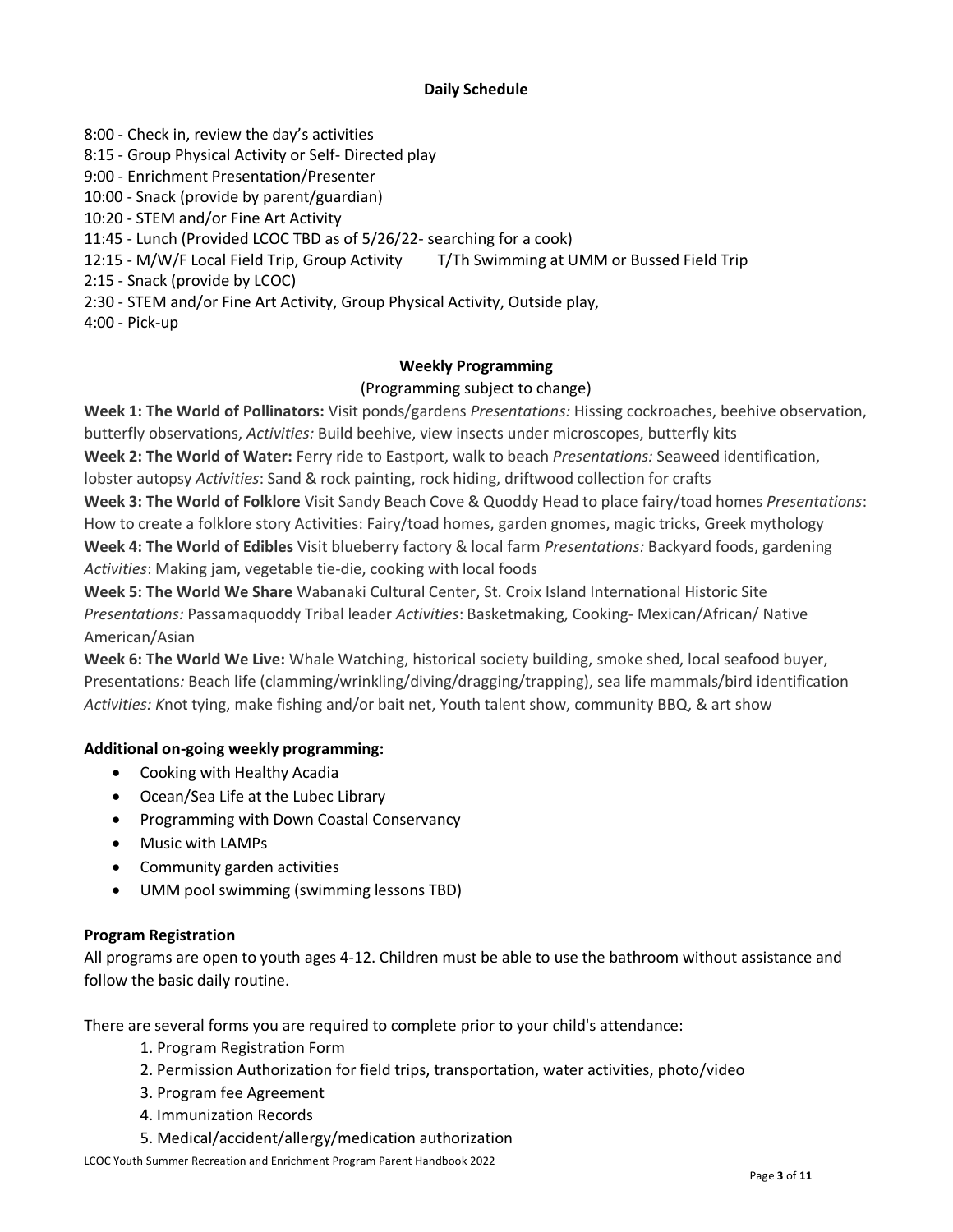6. Three months proof of income and/or most recent tax forms (if applying for scholarships or sliding scale fee program)

**Attendance and Pick up policy:** If your child will be absent please call the center to let us know as soon as possible. This will help us plan activities for the day.

Please drop off and pick you your child from the side entrance. For safety purposes, all doors will remain locked. To enter the building, please ring the bell on the right side of the entrance door.

A child will be released only to the parent, legal guardian or authorized person. If someone other than yourself is picking up your child, please call and inform staff of the change. Photo ID will be required by the person picking up your child if the staff member is not familiar with that person. Please list ALL approved persons that will be allowed to pick up your child on the registration form.

Children will not be released to anyone under the age of 18 (less authorized).

All children must be signed out by parent or authorized pick-up person.

*Non-Custodial Parents*: Parents must provide a copy of any custody order and photo of non-custodial parent. If the non-custodial parent insists that the child be released to them, staff will: a) Calmly state the daycare's release of children policy b) Ensure all children and staff are safe c) Contact custodial parent d) Call law authorities if parent tries to leave with the child.

**Payment Policy:** Forms of payment currently accepted are cash and checks. All fees must be paid by Monday (or the first day of the week) for the current week of services. Any NSF or returned checks are subject to a \$30 administration fee. If payment is not received in full by Monday close of business, your child may not be able to attend the program until payment is made in full.

**Late pick-up Policy**: If you are late picking up your child you (after scheduled closing time) will be charged a late fee of \$5 per 15 minutes late or any part thereof, except in emergency situations. Emergency situations are subject for approval and may require documentation. This late fee must be paid in full by the end of the week in which the charge occurred.

**Communication Policy:** We want to hear from you. If you need to contact us for any reason, please call the office at (207) 733-5262. Please be mindful that drop-off and pick up periods can be busy and staff members may not have time to discuss topics in detail. If you would like to talk in person, please call to arrange a meeting time. If you call outside of program hours, please leave a detailed message and your call will be returned as soon as possible.

**Parent's Grievances and Suggestion Policy**: LCOC is fully committed to the principle of honesty, integrity, fairness and compassion in all its businesses and activities. This section reaffirms the importance of high standards of business conduct. Adherence to these policies all employees is the only sure way we can merit the confidence and support of our community

Communication between parents and our staff is an important part of our program. Staff will always be available to discuss any concerns or ideas about the program with parents in a respectful and positive manner. If there are concerns regarding the program parents should use the following steps:

Step 1: Direct the question or complaint to the Program Manager

Step 2: If the question or complaint is not answered or resolved satisfactory, direct the question or complaint to the LCOC Executive Director.

Step 3: If there is still concern or the questions has not been answered satisfactory, direct the question or complaint to the Chair of the LCOC Board of Directors. Complaint must be in writing.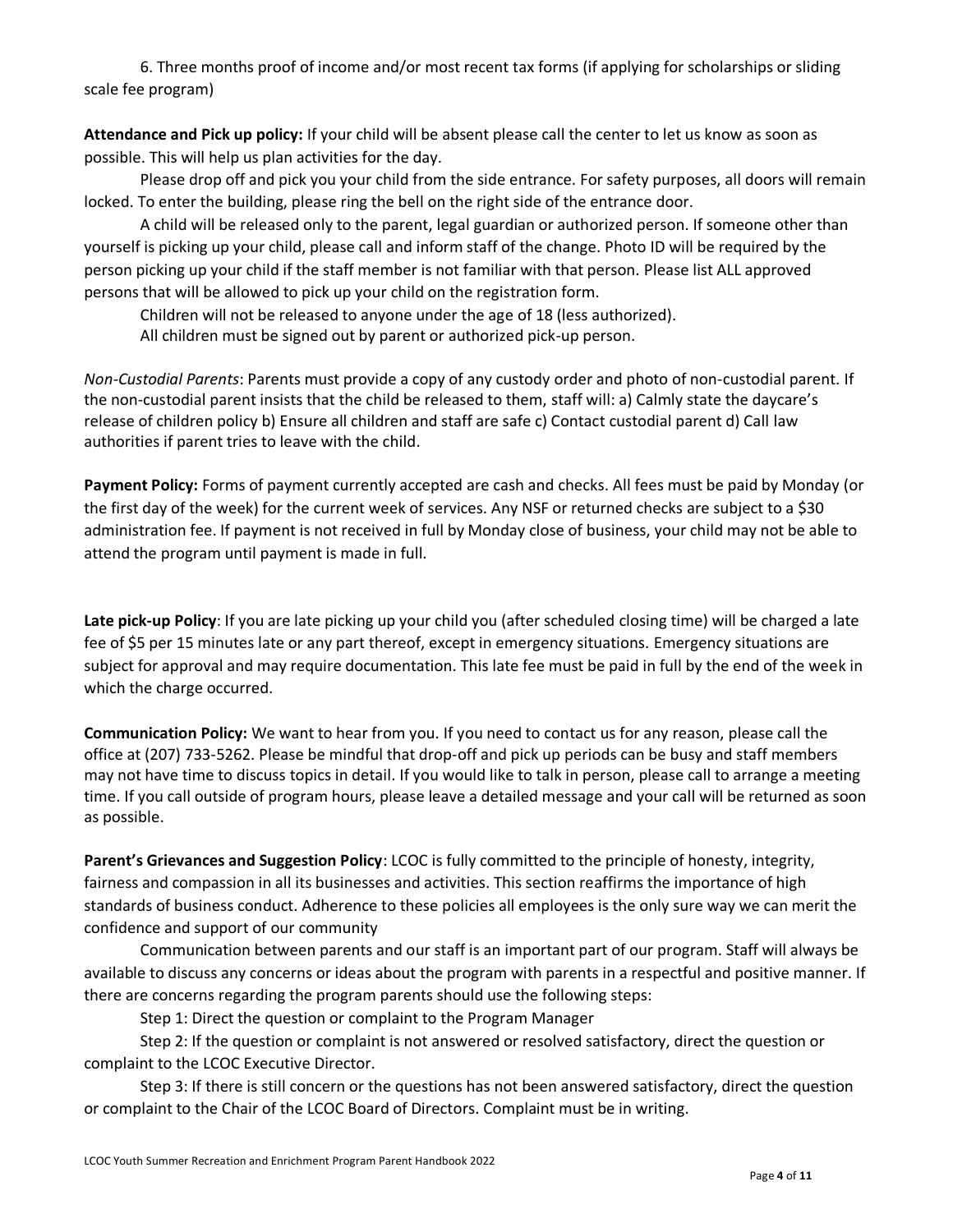If parents or guardians are disrespectful or act inappropriately toward staff, children or in the building, they will be asked to leave. If a parent or guardian who has been asked to leave does not do so on their own, LCOC staff will call Law Enforcement to have them escorted off the premises.

**Parent and Community Involvement Policy:** Our doors are always open to parents, guardians or community members who would like to be involved in our program. We welcome any comments or suggestions from parents about programming. If any parents wish to volunteer at the center, or on outings please contact any staff member so we can make necessary arrangements. Volunteers must read and commit to following all policies within the LCOC Volunteer Manual and complete the LCOC Volunteer registration form. All volunteers will be under the direct supervision and observation of staff.

**Dress Code Policy:** We want to keep your children happy and comfortable. Children should come dressed in comfortable, season appropriate clothing that can get dirty, some activities are messy. A spare change of clothes is required for all children in case of soiling of clothes. Please also remember whenever weather permits the children are taken outside. Please ensure that you have proper outerwear provided for your child so that they are comfortable and don't miss out on outdoor play. Please leave an extra pair of these items with us if you can or be sure your child brings them every day.

**Personal Items Policy:** Toys and items of value that could be damaged should remain at home. The LCOC staff will not assume responsibility for materials brought from home. Under no circumstances will toy guns of any type or toys that make loud noises be allowed. Staff will do their best to keep each child's belongings safe from being lost but are not responsible for damaged or lost items. Please let us know immediately when your child has lost an item. The staff tries to ensure that all items are reunited with their owners but items that are not claimed within a few days are not kept.

**Rights of Children:** Children receiving Child care from Child care Facilities have the following rights.

- Children must be free from emotional, physical and/or sexual abuse, neglect and exploitation
- Each Child has the right to freedom from harmful actions or practices that are detrimental to the Child's welfare, and to practices that are potentially harmful to the Child
- Each Child has the right to an environment that meets the health and safety standards in this rule
- Each Child must be provided Child care services without discrimination to race, age, national origin, religion, disability, sex or family composition.
- Children must be treated with dignity, consideration, and respect in full recognition of their individuality. This includes the use of developmentally appropriate practices by the Child Care Facility
- Each Child has the right to the implementation of any plan of service that has been developed for that Child in conjunction with community or state agencies by the Child Care Facility
- Each child has the right to Developmentally Appropriate activities, materials, and equipment
- Children with disabilities have the right to reasonable modifications to Child Care Facilities policies and practices.

**Youth Programs Guidance, Socialization and Discipline:** Staff will continuously monitor and adjust activities accordingly to promote engaging programming. Positive guidance techniques will be used to encourage appropriate behavior. They include:

LCOC Youth Summer Recreation and Enrichment Program Parent Handbook 2022 Establishing clear, consistent, and simple limits Stating limits in a positive way Focusing on the behavior, rather than on the child Stating what is expected, rather than pose questions Providing real choices Allowing time for children to respond to expectations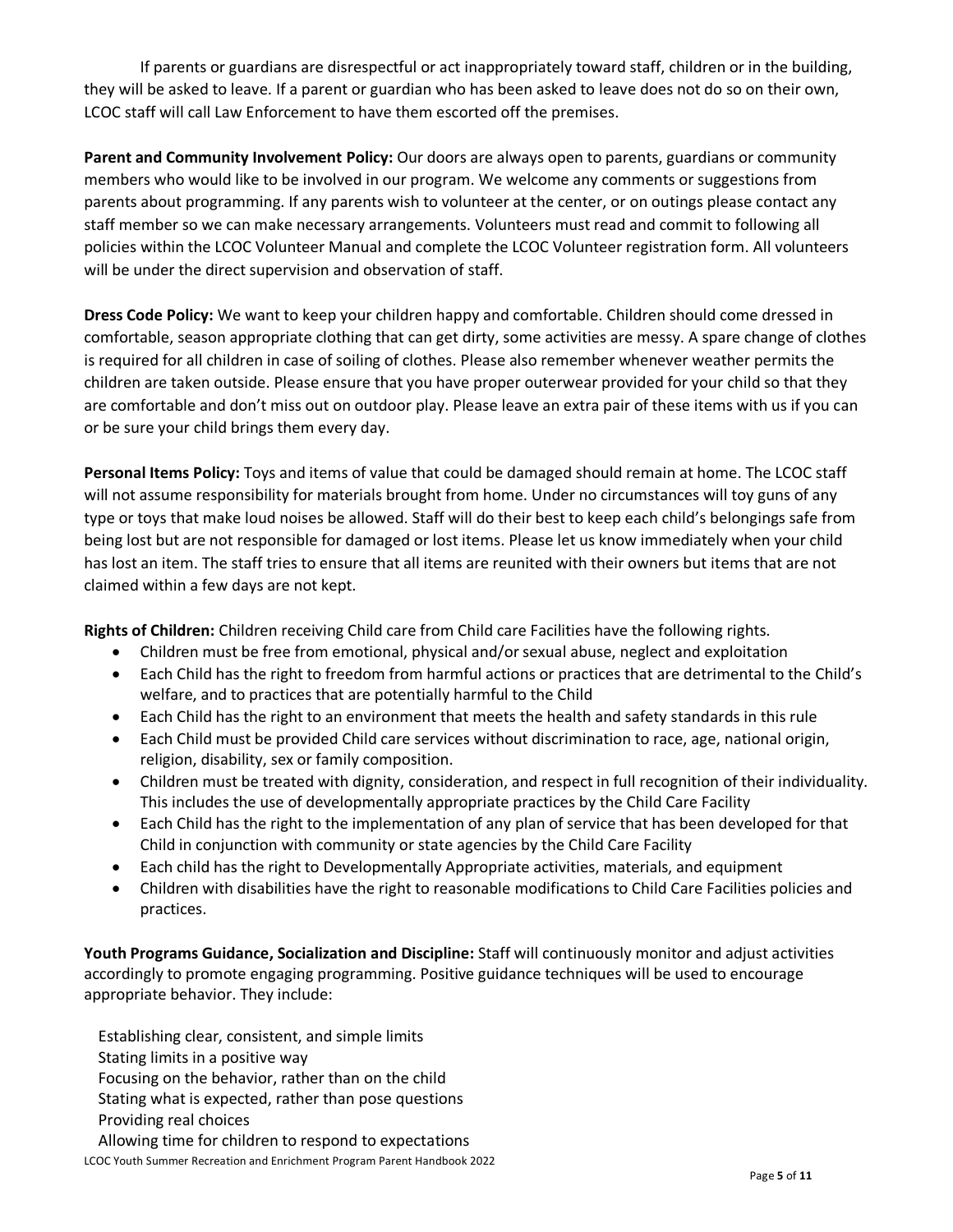Reinforce appropriate behavior, with both words and gestures

Encourage children to use the teachers as a resource when they cannot resolve issues on their own.

Inevitably there will be occurrences of inappropriate behavior. It is at these times that there may be a need for intervention by the staff. The following intervention strategies, or combination of the strategies, will be used to help ensure that guidance is supportive, rather than punitive.

Gain attention in a respectful way Remind children of more appropriate behavior Acknowledge feelings before setting limits Redirect or divert when appropriate Model problem-solving skills Offer appropriate choices Use natural and logical consequences Provide opportunities for children to make amends.

Rather than demand a superficial apology, encourage genuine opportunities for children to restore relationships after an incident of hurt or harm. Any serious concerns will be discussed with the family so that we might work together to encourage appropriate behavior.

However, there may be incidents where we will have to enforce consequence. The LCOC Youth Programs has a ZERO tolerance policy. This means that any form of bullying, violence, harassment, threats, use of tobacco, alcohol, and legal substances, etc. will not be tolerated. If any child is in violation of this policy the following steps will be taken.

1st offense - verbal warning from staff 2nd offense - written notice & meeting with parent 3rd offense - meeting with parent and 1-day removal from the program 4th offense - meeting with parent and 3-day removal from the program 5th offense - removal from the program indefinitely

Depending on the severity of the offense of a child may be immediately dismissed from the program. Disciplinary actions taken are at the discretion of the Program Manager and/or Executive Director.

**Child Abuse/Neglect Policy:** As a child facility, all LCOC employees are considered mandatory reporters of child abuse and neglect and may have to report to Department of Health and Human Services Child Neglect Services. By reporting, employees may save a child's life or prevent serious injury. Abuse and neglect may happen to any child at any time by anyone.

It is mandatory for all child care providers to report suspected child abuse and neglect. Failure to report child abuse and neglect is a misdemeanor and is both a violation of child care rules and state law. All LCOC employees are required by law to report suspected or disclosed abuse. Staff does not determine if abuse has occurred and does not inform the parent/guardian that a report has been filed.

Children will NOT be released, under any circumstances, to impaired individuals. If we have reason to believe that any persons picking up a child is under the influence of drugs or alcohol, an emergency contact will be called to pick up the child. The incident will be reported to DHHS according to the Child's Victim's of Abuse and Neglect Protocols.

LCOC employees may file a violation to the Maine Department of Health and Humans by calling 1-800- 452-1999. LCOC will not take any action to prevent or discourage an employee from making a report.

**Department of Health and Human Services Licensing Violations Policy:** The Maine Department of Health and Human Services Division of Licensing and Regulatory Services is responsible for monitoring all licensed child care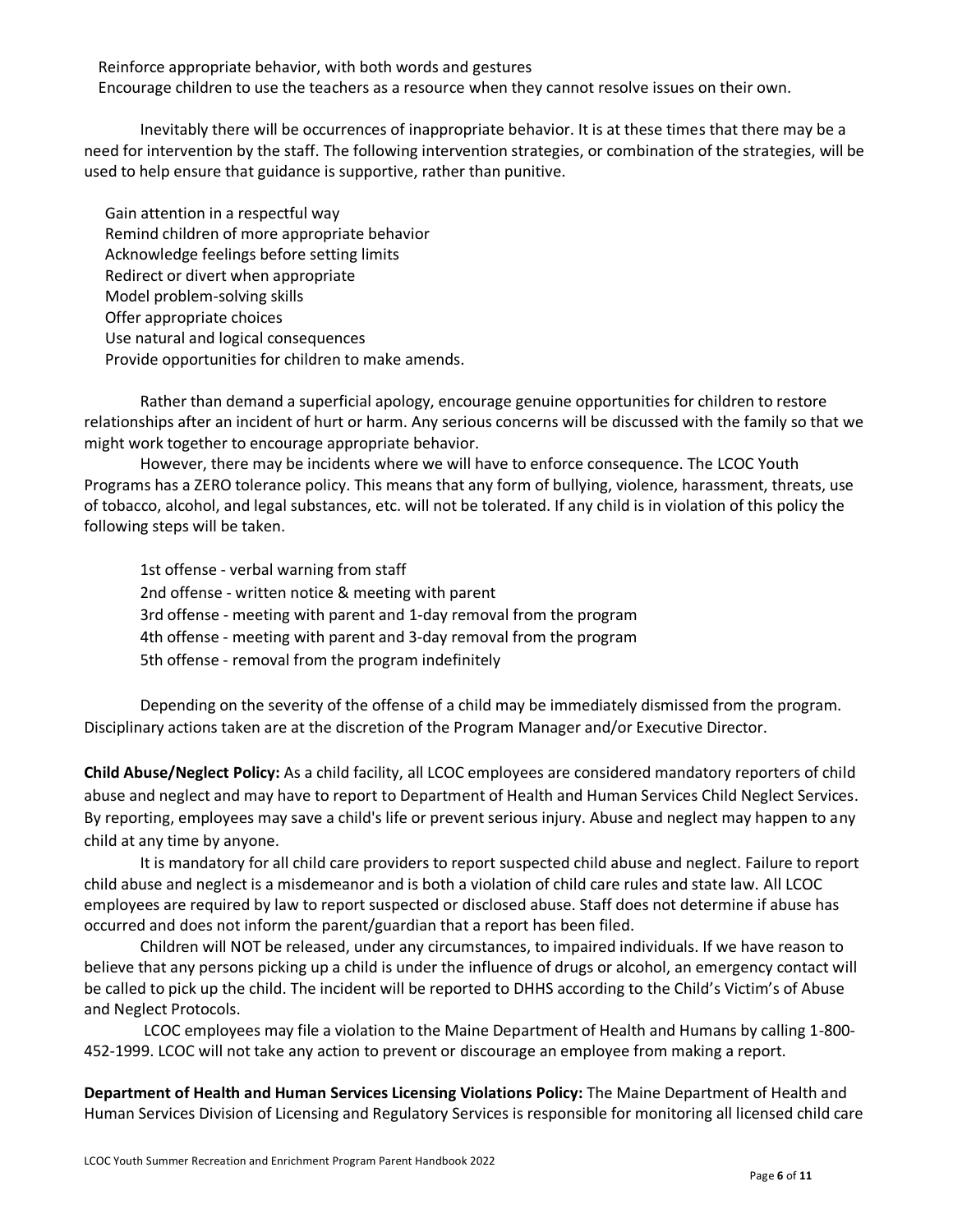programs to ensure compliance with child care requirements. The main purpose of regulation is to ensure healthy and safe environments for children while they are away from their home.

Licensing violations are serious issues that should be reported as soon as possible. Whether you directly witness the violation or simply suspect misconduct, filing a formal report is an important step for keeping children safe. It is the policy of LCOC to abide by all applicable federal, state and local laws, rules and regulations, and to have all employees do the same. Examples of issues that might be reported include:

Children not being fed nutritious meals Activities or materials not appropriate for the ages of children in care Staff responsible for too many children Children being left in classrooms without an adult present

As a state of Maine licensed child care provider, we are mandated to report the death or serious injury of a child.

LCOC maintains a copy of the Rules for the Licensing of Child Care Facilities in the main office available to any person upon request. Employees and parents/guardians may file a violation(s) to the Maine Department of Health and Humans Services' Child care Licensing Divisions by calling 1-800-452-1999. LCOC will not take action to prevent or discourage an employee from making a report.

**Wellness attendance and screening policy**: There are many symptoms that a child may have that may prevent them from being able to partake in everyday activities. If your child is too sick to attend our program, please keep him/her home. If your child experiences any of the following please keep them home:

- Fever greater than or equal to 100.5 degrees F.
- Excessive drainage (clear or discolored) from the mouth, nose, eyes, or ears.
- Red discoloration to the whites of the eye(s).
- Skin rashes as they are difficult to diagnose unless seen by a physician. Severe abdominal pain, vomiting or diarrhea.
- Coughing deep or dry
- Sore throat
- Difficulty breathing or untreated wheezing
- Yellow discharge from the eyes or unusual yellow coloring of the skin or eyes
- Cuts or openings on the skin that are pus-filled or oozing
- Lice or nits
- Pain any unexplained or undiagnosed pain
- If anyone in your immediate family have been diagnosed with lab-confirmed COVID-19 (first-level contact) and have been told to isolate.
- If anyone in your immediate family have been identified as a close contact of a person with labconfirmed case of COVID-19 (second-level contact).

If your child(ren) are sent to our program with any of the above listed symptoms or develop any of these symptoms during the day you will be contacted immediately and be required to come pick your child up. If the parents/guardians can't be reached the alternate emergency contact person will be called to come pick up the child. If your child will not be attending our program due to illness or any other reason, please let us know as soon as possible, as well as the reason they will not be attending.

Children with a known or suspected communicable disease/illness will have to remain home.

Parents are required to inform staff of any serious illness or communicable /contagious disease (with their child or within their family) within 24 hours to allow other families within the program to be alerted.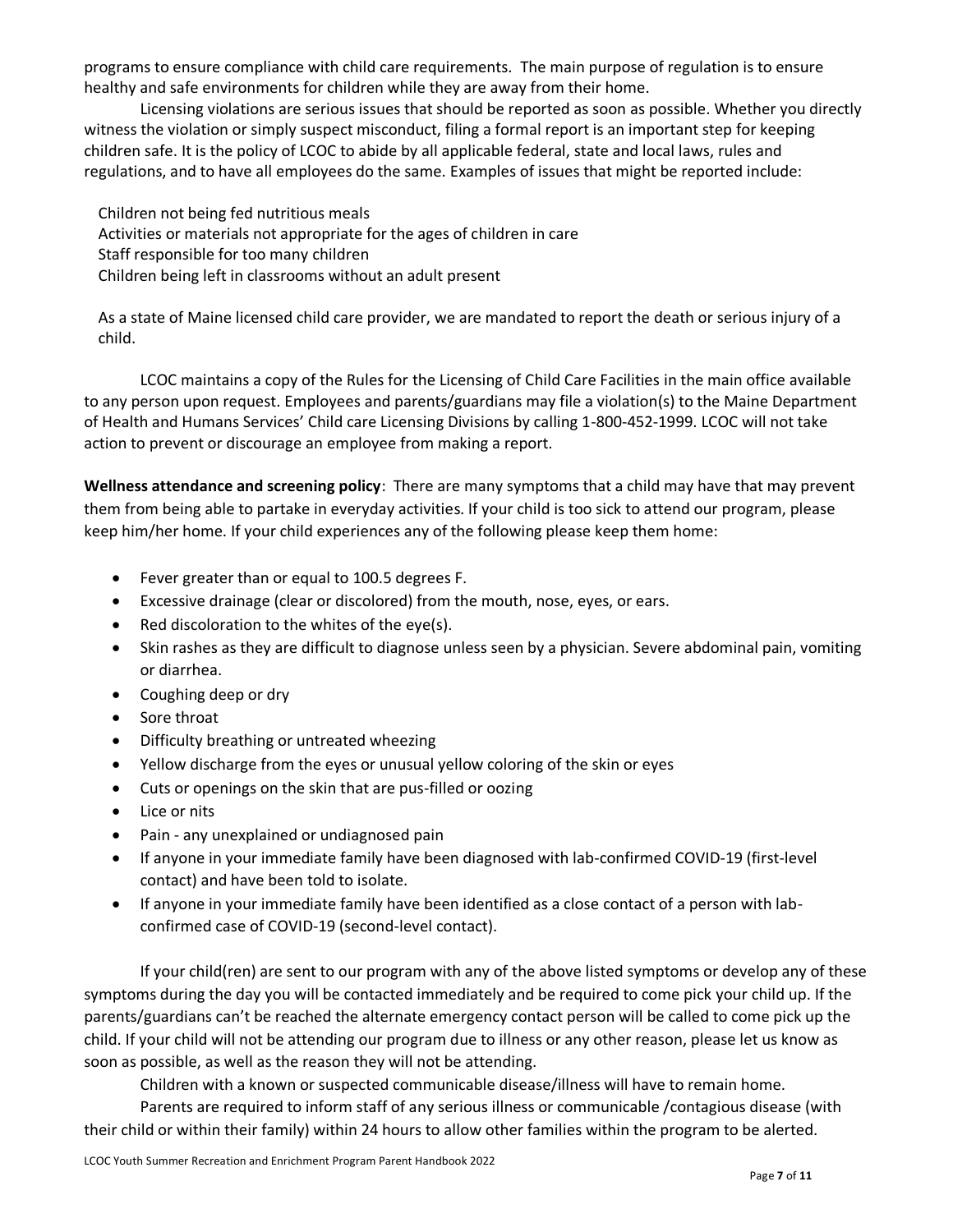**Medication Policy:** All medications are stored in a locked draw or cabinet that is inaccessible to children. Children are not given any medication without the parents' written consent. Written consent may only be on a "Permission to Administer Medications" form and all medications must be in their original bottles with original labels. Staff must also indicate on the administering form the date, time and dosage of medicine given at each administration, and then initial this information. For prescription medication, only the directions on the bottle will be accepted for administering the medication. And in all instances staff need to know when the child received his/her last dosage of the medication, to ensure medication is given at appropriate times consistently.

**Allergy Policy**: Parents must make staff aware of any and all food allergies. All allergies (and dietary concerns) will be clearly posted in each room, on the refrigerator and written on the child's emergency info/consent cards.

**COVID-19 Safety Procedures & Guidelines:** LCOC will be following the MSAD19 Lubec Elementary School and Maine CDC Department of Education COVID-19 safety guidelines. Currently, masks are not required.

**Food and Nutrition Policy:** LCOC is committed to promoting good health, safety and nutrition. Eating nutritious food is an important part of each child's day. Food provided by LCOC will be selected in accordance with USDA Food Guide requirements. LCOC provides a clean, well-maintained, safe environment with nutritious food for snacks and lunch. We model healthy attitudes towards food and meal times and encourage children to eat a variety of foods but are sensitive to individual food and cultural preferences. Processed "junk food", candy, sweets etc. will only be provided during special occasions such as holiday celebration. If you would like to provide your child or all children with a special snack or meal, please discuss the details with staff. All foods that are provided from parents, volunteers, community members or others must be approved by LCOC youth staff.

**Field Trip Policy:** Parents will receive advanced notice of any trips. Field trips within walking distance of the LCOC building will be authorized by virtue of the Local/Walking Distance Field Trip Release signed by the parent/guardian. For trips that require travel on a bus or by other means of transportation, a specific field trip permission form will be provided to parents. Children without a signed permission slip will not be allowed to attend the activity.

**Swimming or Water Play Policy:** Parents must provide a signed permission for their child to participant in any field trip that includes swimming or water play.

**Photograph/video Policy:** Pictures taken in the center will be for the enjoyment of the program participants, and for program promotion as needed. A consent form must be signed by the parent prior to the child being photographed.

**Cell Phone/Computer Use Policy:** *Cell Phone***-** Cell phones are not to be used at any time by employees while employees are supervising children.

*Phone calls-* Personal calls to employees should be conducted either before or after a shift, or on a break. Cell phone calls may only be used during scheduled breaks. Cells phones may be used for *emergency purposed only* and when off site or outside the service area of the LCOC business phone.

**Gaming Devices & Cell Phones:** We at LCOC encourage social interaction, creative play, and activity engagement. We do not encourage parents to send electronic devices with their child to our program. Any electronic devices such as a cell phone or game owned by youth will remain in their backpack/personal bag or staff desk for safe keeping during program hours. Children may use their cell phone to call home if an emergency or crucial need arises. LCOC cannot ensure the safe keeping and security of any electronic device and does not hold responsibility for the safe keeping of any device that is brought to the center.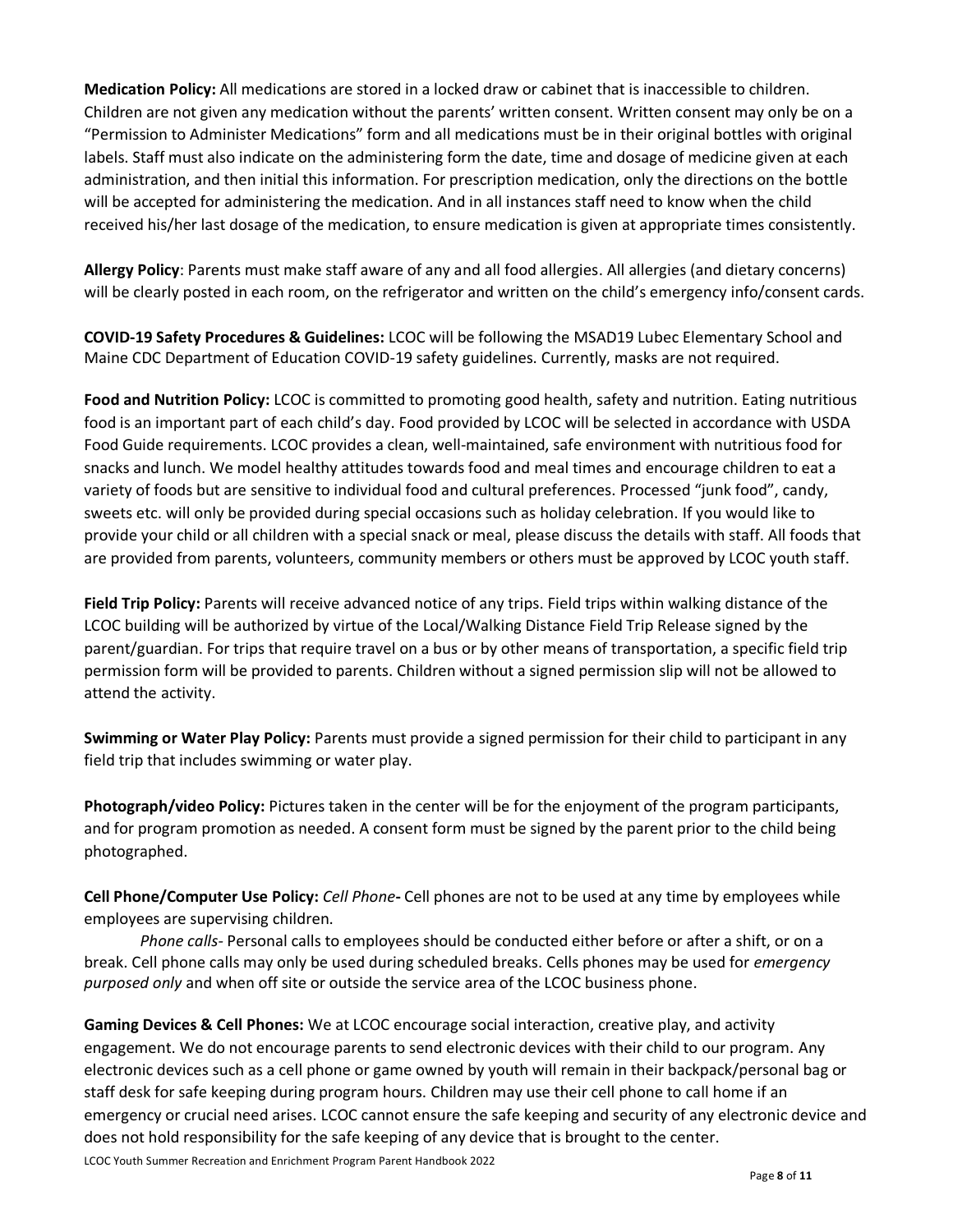#### **Emergency preparedness, Evacuation Plan, Bomb Threats and Fire Drills Policy:**

*Evacuation routes to exit the community facility are located inside the door in every room.* Emergency preparedness plan are located in LCOC Youth Program Manual in the youth program activity room, and filed in the main office. All employees will review plans and procedures annually.

*Emergency Preparedness Kit*: During all trips off the LCOC campus, LCOC staff will take our emergency kit consisting of: First aid kit, children's emergency contact list, medical/emergency contact and allergy list, sunscreen, bug spray, and flashlight. Staff will have a fully charged cell phone with them at all times.

*Fire:* Fire drills will be executed and documented monthly when youth programming is in session. Evacuation routes are posted by every door of the facility.

In the event of a fire (of fire drill) the staff and children will immediately evacuate the building. Staff will take the emergency preparedness kit and children to the parking lot on the opposite side of the street from the community center. If, within one hour, the fire department determines that the community center is safe to enter, we will return to the building. If, after one hour, it is still unsafe to return to the community center, parents will be called to pick up their child. If weather does not permit going outside during the hour, parents will be called immediately to pick up their child. Staff may call parents at any time to pick up their child if their ability to maintain the child's safety is in question.

*Emergency Evacuation Procedure:* In the event of an emergency that requires us to evacuate the Community Center, LCOC staff will take our emergency kit and all the children to our emergency meeting place at the Town of Lubec Office, located at 40 School Street, Lubec, telephone (207) 733-2341. Our first priority is to get them away from the danger as safely as possible and as quickly as possible. Parents will be contacted for pickup as soon as possible. We would leave notes on the doors of our facility as to our location. Our emergency plan will be tested at least once a year.

*Power outage or Bomb Threat:* If there is a bomb threat the staff and children will immediately evacuate the building. Staff will take the emergency preparedness kit and children to the furthest end of the field on the opposite side of the street from the community center. If, within one hour, the fire department determines that the community center is safe to enter, we will return to the building. If, after one hour, it is still unsafe to return to the community center, parents will be called to pick up their child. If weather does not permit going outside during the hour, parents will be called immediately to pick up their child. Staff may call parents at any time to pick up their child if their ability to maintain the child's safety is in question.

**Policy on Affirmative Action & Non-Discrimination:** LCOC does not discriminate based on race, creed, color, ethnicity, national origin, religion, political affiliation, gender, sexual orientation, gender expression, age, height, weight, physical or mental ability, veteran status, military obligations, and marital status. LCOC follows the American with Disabilities Act standards and does not discriminate based on disabilities, will provide reasonable accommodations and appropriate special needs training for potential and current employees

# **Employment Orientation, Training and Qualifications**

*Orientation-* All new employees will receive a copy of all LCOC handbooks, policies and licensing rules. The LCOC handbook, policy and licensing rulebook will be reviewed with the employee by their supervisor. All employees must document that they have received and understand LCOC policy, procedures and licensing rules.

All employees will be provided a facilities tour to include location of: schedule breaks, fire exits, employee handbook, Child Care Facilities Handbook, and other important documents and files.

New Youth Programs employees will be required to shadow an experienced co-worker for 20 hours

before leading a group.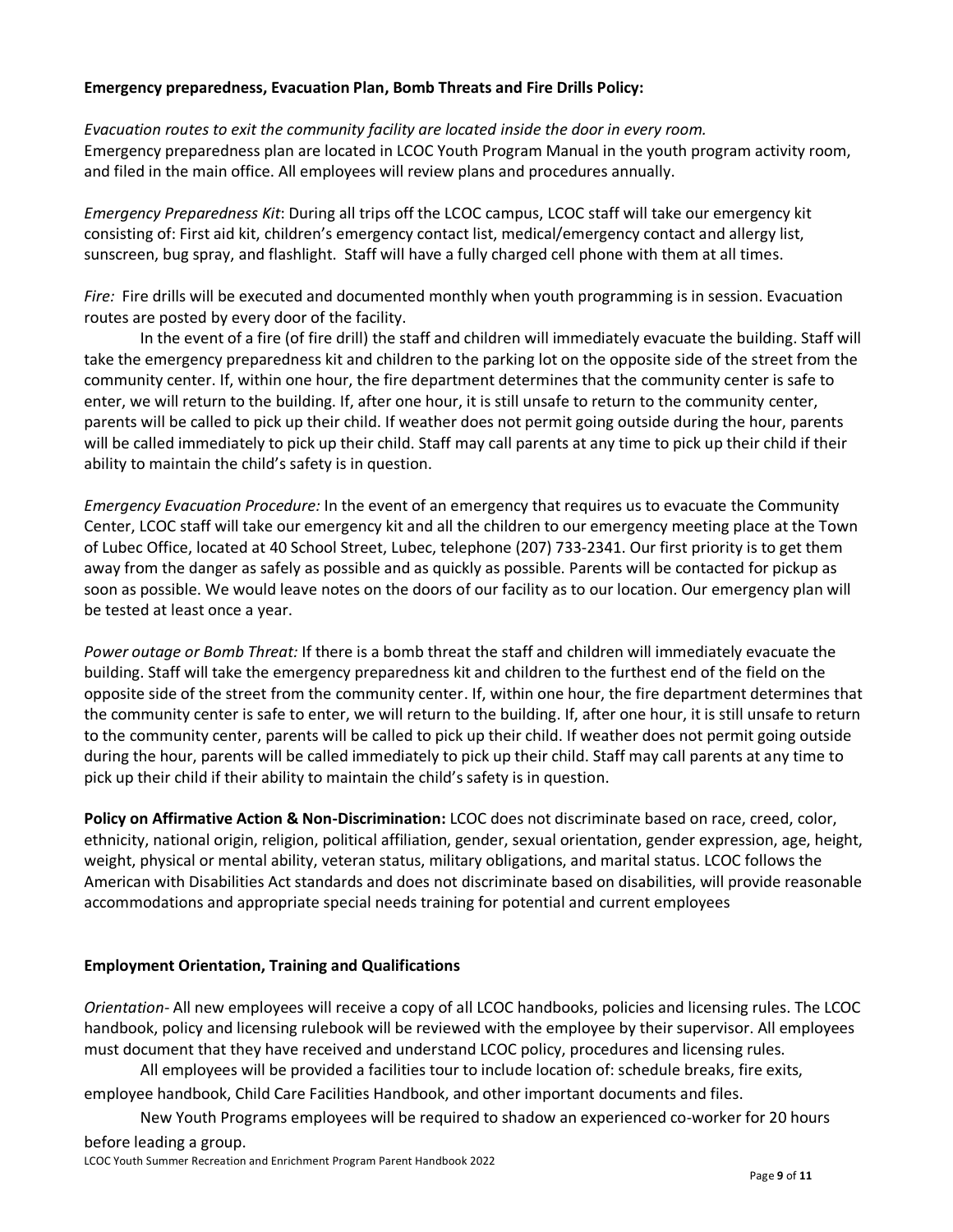*Training-* LCOC encourages lifelong learning and professional development. To that extent, LCOC may provide financial support, on-sight, off-site, and on-line training and opportunities for regular employees to further their education, build skills and knowledge.

*Qualifications -* Each paid position has specific qualifications. LCOC may consider applicants that have extensive work experience but do not possess a degree. All LCOC employees must demonstrate: the ability and willingness to comply with all applicable laws and rules; the ability to provide safe and compassionate services; and a history of honest and lawful conduct.

# **Drug-free Work Place / Alcohol / Smoking Policy**

LCOC is a drug-free work place and following is the organization's drug-free work place policy. LCOC does and will continue to provide a drug-free work place by:

Publicly posting a statement notifying employees that the unlawful manufacture, distribution, dispensing, possession, or use of a controlled substance is prohibited in the work place (including LCOC sponsored programs and events) at all times on all LCOC properties.

Any employee who is under the influence of alcohol or illegal drugs or who possesses or consumes alcohol on the job or in the workplace has the potential for disruption of her or his own, as well as coworkers', safe and efficient performance of duties. Such employees shall be subject to disciplinary action up to and including termination of employment.

LCOC facility is located on Federally funded school property therefore maintains an alcohol/drug-free campus for employees, volunteers, and community members.

 Smoking or vaping of any substance is prohibited in all LCOC indoor/outdoor areas and campus. This includes personal vehicles.

If you have any questions, would like to schedule a meeting or would like to volunteer, please feel free to call the center at (207) 733-5262.

# **Thank you. We look forward to a great year!**